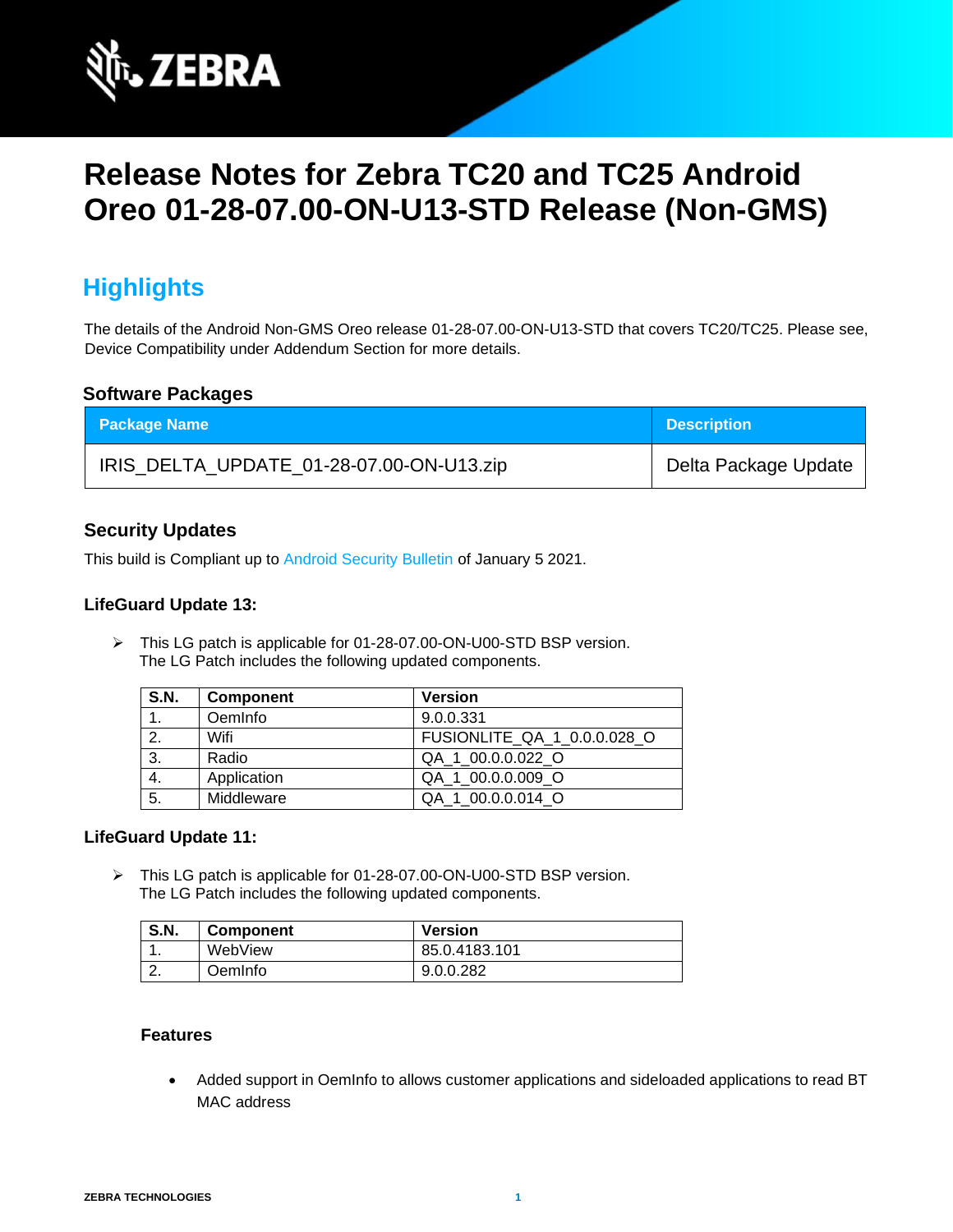

### **LifeGuard Update 09:**

➢ This LG patch is applicable for 01-28-07.00-ON-U00-STD BSP version. The LG Patch includes the following updated components.

| S.N. | <b>Component</b>             | <b>Version</b>  |
|------|------------------------------|-----------------|
|      | Android security patch level | October 5, 2020 |

### **LifeGuard Update 07:**

➢ This LG patch is applicable for 01-28-07.00-ON-U00-STD BSP version. The LG Patch includes the following updated components.

| <b>S.N.</b> | <b>Component</b>          | <b>Version</b> |
|-------------|---------------------------|----------------|
|             | <b>Scanning Framework</b> | 23.1.9.1       |
|             | Zebra Data Service        | 7.0.2.1047     |
|             | Oeminfo                   | 9.0.0.198      |

#### **Fixes**

• SPR40287 – Added updates on feature dotcode bar-codes.

#### **LifeGuard Update 05:**

➢ This LG patch is applicable for 01-28-07.00-ON-U00-STD BSP version. The LG Patch includes the following updated components.

| <b>S.N.</b>      | Component                 | <b>Version</b>   |
|------------------|---------------------------|------------------|
| 1.               | МX                        | 9.4.0.2          |
| $\overline{2}$ . | Data Wedge                | 7.3.34           |
| $\overline{3}$ . | <b>Stage Now-Client</b>   | 3.4.1.5          |
| 4.               | <b>EMDK for Android</b>   | 7.3.23.2323      |
| $\overline{5}$ . | <b>MX Proxy Framework</b> | 10.0.1.1         |
| 6.               | <b>OSx</b>                | QCT.81.8.11.4.UL |

#### **Fixes**

• SPR40193/40250 – Resolved an issue wherein user was unable to power off the device by clicking on the Power menu item while automation suite was running on the device.

#### **LifeGuard Update 03:**

- ➢ This LG patch is applicable for 01-28-07.00-ON-U00-STD BSP version. The LG Patch includes the following updated components.
	- FUSIONLITE\_QA\_1\_0.0.0.027\_O Radio: QA\_1\_00.0.0.021\_O Application: QA\_1\_00.0.0.009\_O Middleware: QA\_1\_00.0.0.014\_O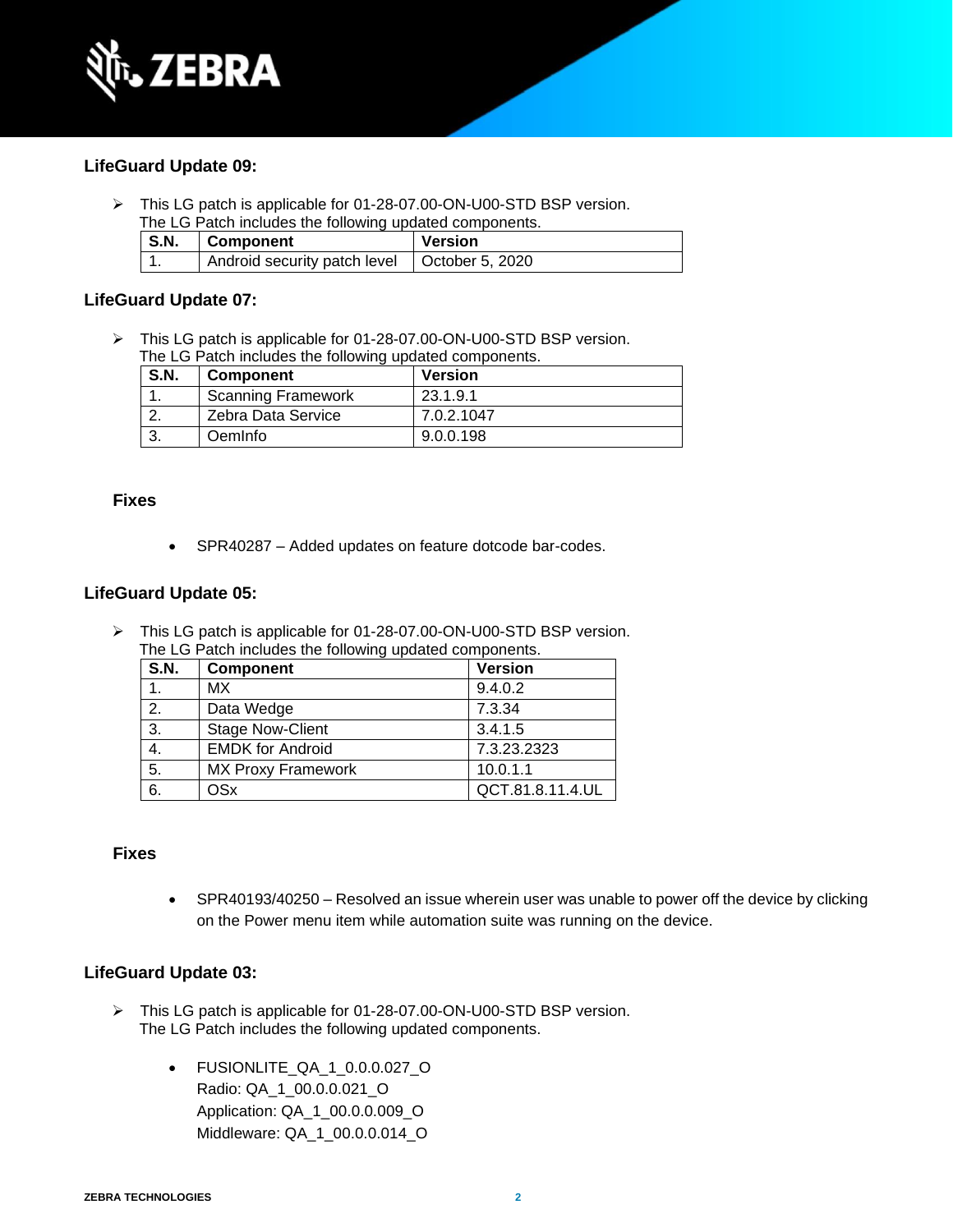

#### **Fixes**

• SPR39819 – Resolve an issue where EXTRA Enter was observed in app's multiline input field on scan the barcode with DW settings have set Action Key Char as "Line Feed".

### **LifeGuard Update 02:**

- ➢ This LG patch is applicable for 01-28-07.00-ON-U00-STD BSP version. The LG Patch includes the following updated components.
	- FUSIONLITE\_QA\_1\_0.0.0.026\_O Radio: QA\_1\_00.0.0.020\_O Application: QA\_1\_00.0.0.009\_O Middleware: QA\_1\_00.0.0.013\_O

#### **Fixes**

- SPR38643 Added support for "Send Characters As Events" option.
- SPR38723 Resolved an issue wherein the DST time zone for Sao Paolo was shown incorrect.

### **Version Information**

Below Table contains important information on versions

| <b>Description</b>          | <b>Version</b>                                      |
|-----------------------------|-----------------------------------------------------|
| <b>Product Build Number</b> | 01-28-07.00-ON-U13-STD                              |
| <b>Android Version</b>      | 8.1.0                                               |
| <b>Security Patch level</b> | <b>January 5, 2021</b>                              |
| Linux Kernel                | 3.18.71                                             |
| <b>Component Versions</b>   | Please see Component Version under Addendum section |

# **Installation Instructions**

#### **Software update procedure**

The installation instructions assume user has ADB installed on their PC (the adb drivers etc..) and user device has developer options enabled and USB debugging ON. Please check following link for more information on installation and setup instructions.

• [Installation and setup instructions](https://www.zebra.com/content/dam/zebra_new_ia/en-us/software/operating-system/tc20-operating-system/Android-O-OS-Update-TC20-and-TC25-NGMS.pdf)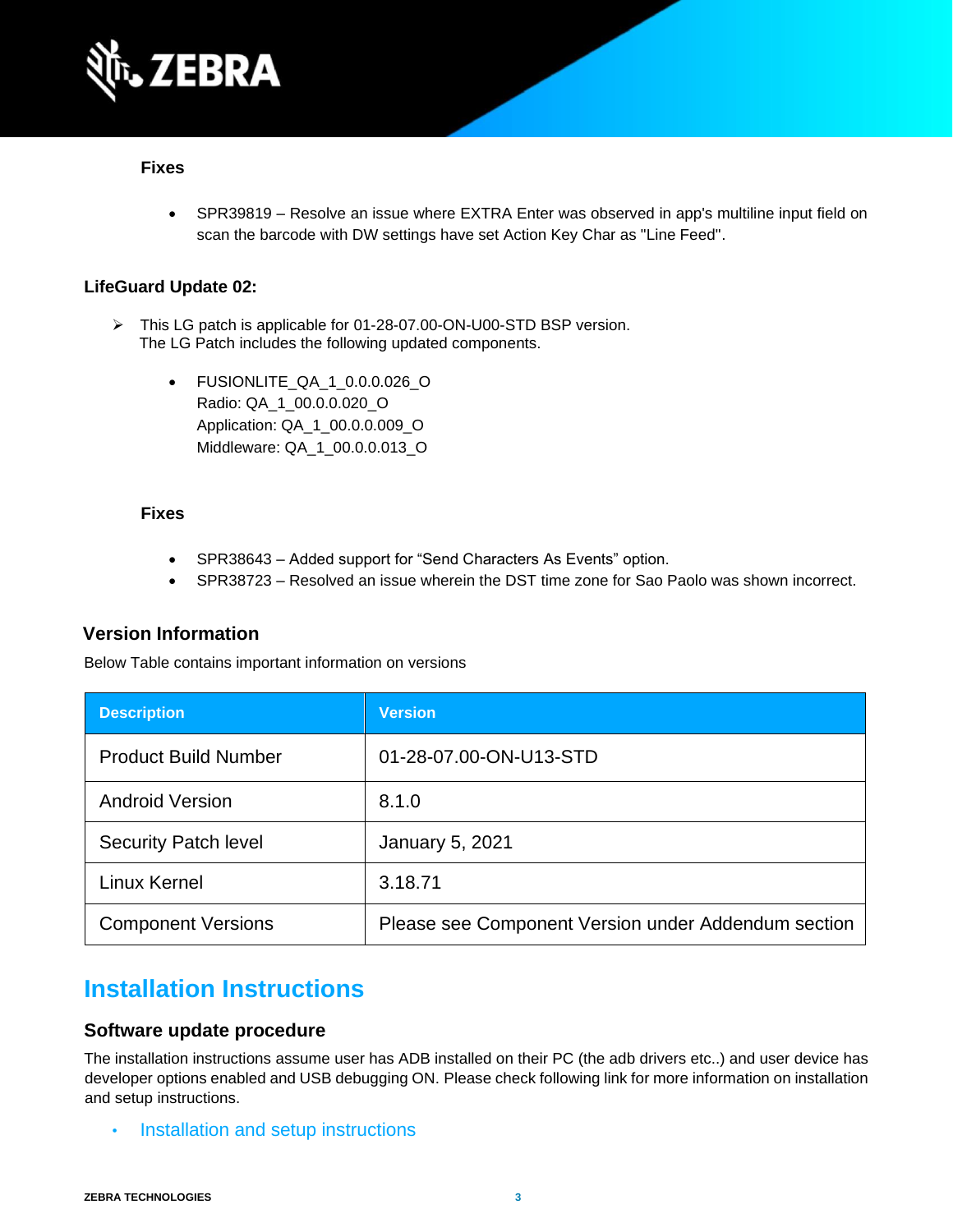

# **NOTE:**

For Enterprise Mobile Device Management, most EMM vendors such as SOTI, AirWatch, MobileIron, etc. WILL require an updated device management agent to support this OREO enterprise device. Do NOT use your existing device management agent and console with this device without first contacting your EMM vendor to understand when the agent supporting this device is available and whether a console upgrade is required as well. Attempting to enroll with an agent that is not validated to support the device will result in errors.

# **Addendum**

## **Device Compatibility**

This software release has been approved for use on the following devices.

[TC20 Home Page](https://www.zebra.com/us/en/support-downloads/software/operating-system/tc20-operating-system-non-gms.html)

|                           | <b>TC20</b>                                        |
|---------------------------|----------------------------------------------------|
| <b>Device Part Number</b> | <b>Operating System</b>                            |
| TC200J-20C112CN           | Android O (Non-GMS Only) China Only                |
| TC200J-20A111CN           | Android O (Non-GMS Only) China Only                |
| TC200J-2KC111CN           | Android O (Non-GMS Only) Keyboard SKU - China Only |
| TC200J-2KC11112           | Android O (Non-GMS Only) China Only                |
| TC200J-20C213CN           | Android O (Non-GMS Only) Premium SKU - China Only  |

#### [TC25 Home Page](https://www.zebra.com/us/en/support-downloads/software/operating-system/tc25-operating-system-non-gms.html)

| <b>TC25</b>               |                                     |
|---------------------------|-------------------------------------|
| <b>Device Part Number</b> | <b>Operating System</b>             |
| TC25CJ-20B101CN           | Android O (Non-GMS Only) China Only |
| TC25CJ-20C102CN           | Android O (Non-GMS Only) China Only |

# **Component Versions**

For detailed release notes, please refer [techdocs.zebra.com,](https://techdocs.zebra.com/) [developer.zebra.com](https://developer.zebra.com/)

| <b>Component / Description</b> | <b>Version</b>         |
|--------------------------------|------------------------|
| <b>Build version</b>           | 01-28-07.00-ON-U13-STD |
| <b>Android_version</b>         | 8.1.0                  |
| Android_SDK_Level              | -27                    |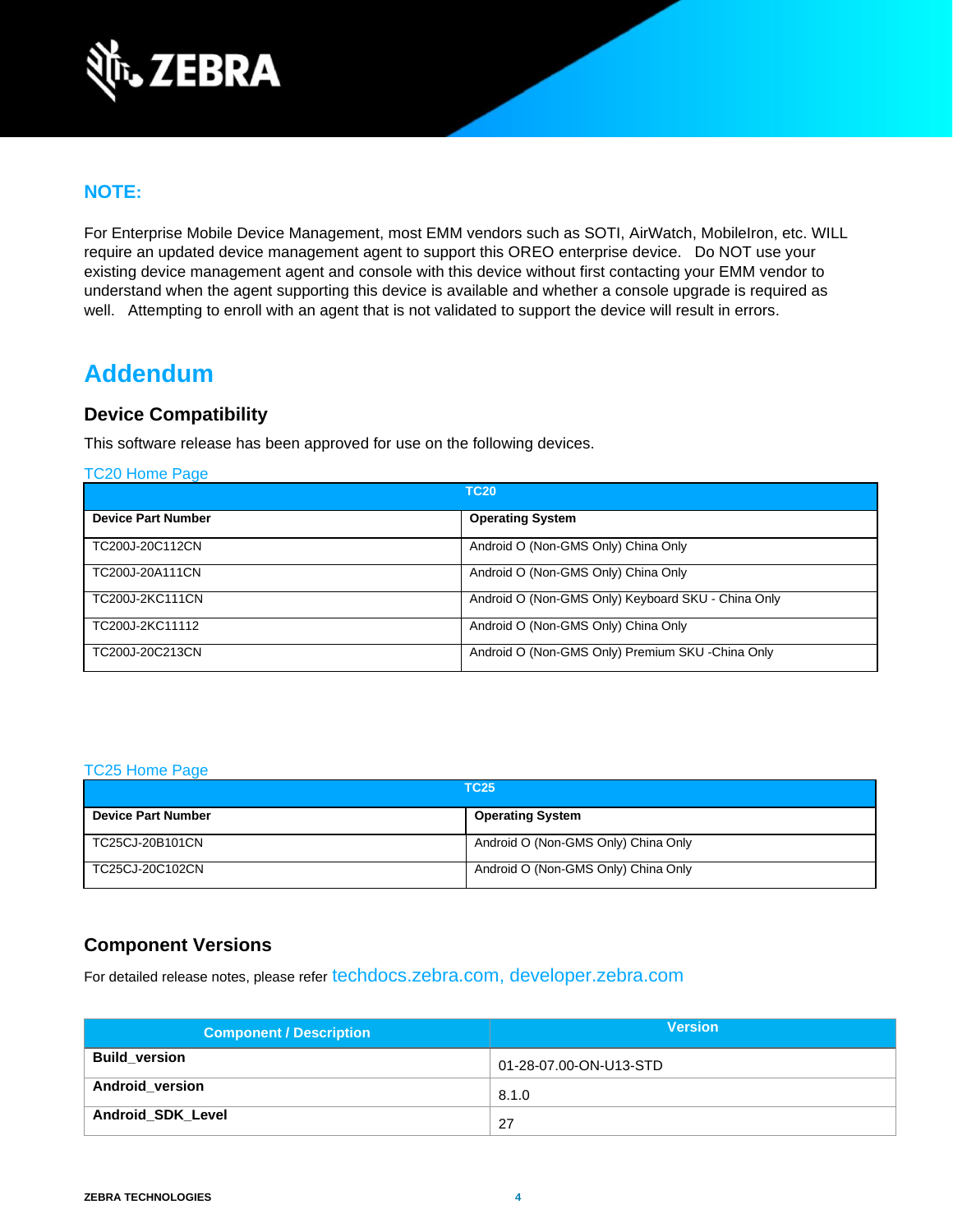

| <b>Android Security Patch Level</b> | January 5, 2021                         |
|-------------------------------------|-----------------------------------------|
| Linux_kernel                        | 3.18.71                                 |
|                                     | FUSIONLITE_QA_1_0.0.0.028_O             |
|                                     | Radio: QA_1_00.0.0.022_O                |
|                                     | Application: QA_1_00.0.0.009_O          |
|                                     | Middleware: QA_1_00.0.0.014_O           |
| Wifi                                | Firmware: CNSS-PR-4-0-00707/01050102    |
| Platform                            | Qualcomm MSM8937                        |
| <b>Scanning_Framework</b>           | 23.1.9.1                                |
| <b>DWDemo</b>                       | 2.0.15                                  |
| <b>OSX</b>                          | QCT.81.8.11.4.UL                        |
| <b>MXMF</b>                         | 9.4.0.2                                 |
| <b>Touch</b>                        | Focaltech V1.1 20161103 (fw:0x24)       |
| <b>Acoustic Profiles</b>            | General: CO4.2                          |
|                                     | Cellular: CO4.2                         |
| <b>Bluetooth_Stack</b>              | CNSS-PR-4-0-00707/01050102              |
| Flash_Size                          | 16G /32G                                |
| <b>RAM_Size</b>                     | 2G                                      |
| <b>GPS</b>                          | MPSS.JO.3.0.c13-00016-8937_GENNS_PACK-1 |
| <b>MMS</b>                          | 8.1.0                                   |
| <b>RIL_Version</b>                  | Qualcomm RIL 1.0                        |
| <b>BT_Pairing_Utility</b>           | 3.15                                    |
| <b>Datawedge</b>                    | 7.3.34                                  |
| Camera                              | 2.0.002                                 |
| <b>PTT</b>                          | 3.1.39                                  |
| <b>RxLogger</b>                     | 5.4.12.0                                |
| <b>StageNow</b>                     | 3.4.1.5                                 |
| Zebra Data Service                  | 7.0.2.1047                              |
| Zebra Software License Manager      | 3.2.0                                   |
| <b>EMDK</b>                         | 7.3.23.2323                             |
| <b>IMEI SV Number</b>               | 11                                      |
| <b>OEM Config</b>                   | 9.0.0.331                               |
| <b>DDT</b>                          | V1.17.0.9                               |